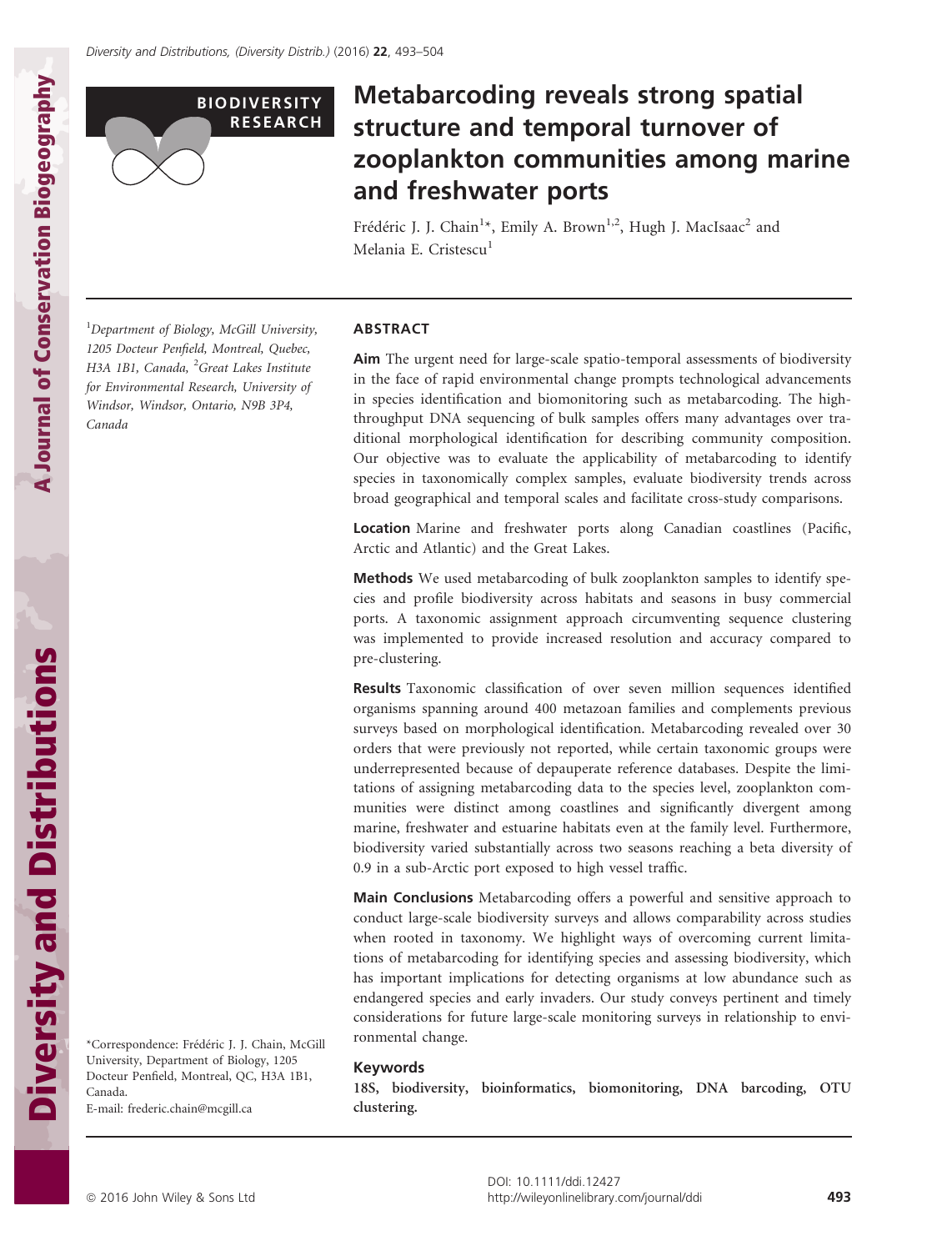# INTRODUCTION

Contemporary environmental change is elevating extinction rates and altering biodiversity patterns across the globe (Urban, 2015). Increases in global trade, urbanization and travel are propelling the movement of organisms across previously isolated regions and advancing biotic homogenization and extinctions (Mooney & Cleland, 2001; Baiser et al., 2012). Aquatic systems are particularly vulnerable, with the spread of invasive species threatening biodiversity, especially around marine and freshwater ports (Miller & Ruiz, 2014). Changing climate is causing extensive loss of Arctic sea ice, which is opening up new channels for commercial ships and creating more colonization opportunities for organisms (Vermeij & Roopnarine, 2008; Smith & Stephenson, 2013). Therefore, increasing the scale and frequency of monitoring surveys to assess biodiversity baselines and seasonal fluxes in vulnerable regions is in pressing demand. However, biodiversity assessments of aquatic organisms are challenged by the time and cost of surveys, and by the large number of species that are morphologically cryptic and remain undescribed (Appeltans et al., 2012). Molecular techniques offer powerful and reliable alternatives for studying marine communities and aquatic invasions (Holland, 2000). Methods such as DNA barcoding (Hebert et al., 2003) alleviate many of the limitations of traditional morphological taxonomy by increasing taxonomic resolution and precluding the need for expert taxonomists (Radulovici et al., 2010). When coupled with high-throughput sequencing, barcoding of bulk samples – metabarcoding – enables rapid screening of taxonomically complex communities (Taberlet et al., 2012; Yu et al., 2012) with the sensitivity to detect rare organisms such as endangered species and early invaders. Metabarcoding is emerging as a tool for monitoring biodiversity in numerous kinds of environmental samples for the assessment of aquatic ecosystem health (Baird & Hajibabaei, 2012; Aylagas et al., 2014) and global biodiversity trends (Cristescu, 2014).

Metabarcoding is more sensitive in identifying meiofauna and microbial aquatic organisms than morphological taxonomic identification (Cowart et al., 2015; Zimmermann et al., 2015). This is partly attributed to the ability to genetically discriminate cryptic species, larval stages (Lindeque et al., 2013) and species with very low abundance such as early invaders that might be missed by traditional identifications (Darling & Mahon, 2011). Despite the great promises this technology offers for large-scale surveys and understanding global biodiversity patterns, most metabarcoding studies have examined regional communities from a single time point. Only very recently has metabarcoding been used to describe the relationship between the environment and aquatic communities, for example across a range of estuarine ecological conditions (Chariton et al., 2015) and in coastal samples before and after an oil spill (Bik et al., 2012). A major problem that such studies face is their inability to correctly identify taxa, especially at the species level, and thereby to differentiate between native and non-indigenous species and to compare across studies that use different identification methods. Identification is hampered by the complexity of aquatic communities relative to incomplete reference sequence databases. Another limitation stems from bioinformatics pipelines that implement sequence clustering prior to taxonomic assignments, reducing taxonomic resolution and leading to incorrect assignments particularly at the species level (Schloss & Westcott, 2011; Brown et al., 2015). Careful taxonomic characterization and scaling up of biodiversity assessments across large geographical regions, multiple seasons, and broad taxonomic scope can provide essential baseline references for growing conservation management programs. In this study, we used metabarcoding data from bulk zooplankton samples to identify species and assess spatio-temporal patterns of biodiversity from Canadian coastlines (three oceans) and the Great Lakes. Linking taxonomy with sequence data enabled comparisons with previous morphological surveys and showed general congruency. Our approach circumvents sequence clustering, which has implications for the consistent and reproducible characterization of native and non-indigenous biodiversity in ports that may sustain future biological invasions.

## METHODS

#### Biological sampling

Zooplankton samples were collected using geo-referenced plankton net hauls of 80 and 250 µm mesh size and were immediately preserved in 95% ethanol. Sampling was performed in 16 major Canadian ports (see Table S1 in Supporting Information) that covered four geographical regions: the Pacific, including the Strait of Juan de Fuca and Strait of Georgia (Nanaimo, Robert's Bank, Victoria, Vancouver); the Arctic, including Hudson Bay and the Hudson Strait (Churchill, Deception Bay, Iqaluit, Steensby Inlet); the Atlantic, including the Bay of Fundy and Gulf of Saint Lawrence (Bayside, Baie de Sept-Îles, Halifax, Hawkesbury); and the Laurentian Great Lakes basin, including Lake Ontario, Lake Erie, Lake Superior, and the Saint Lawrence River (Hamilton, Nanticoke, Thunder Bay, and Montreal, respectively). For the majority of ports, samples were collected from six sites (transects) on the same day using oblique tows or multiple vertical tows (for under-ice sampling) over two seasons between May 2011 and December 2012 (see Table S1). Due to weather restrictions, Steensby Inlet was only sampled during the summer season.

#### DNA preparation and sequencing

The 80- and 250-µm net samples from each transect from the same season were pooled prior to DNA extraction. Most ports were represented by six independent pooled samples per season, with the exception of Steensby (only one season),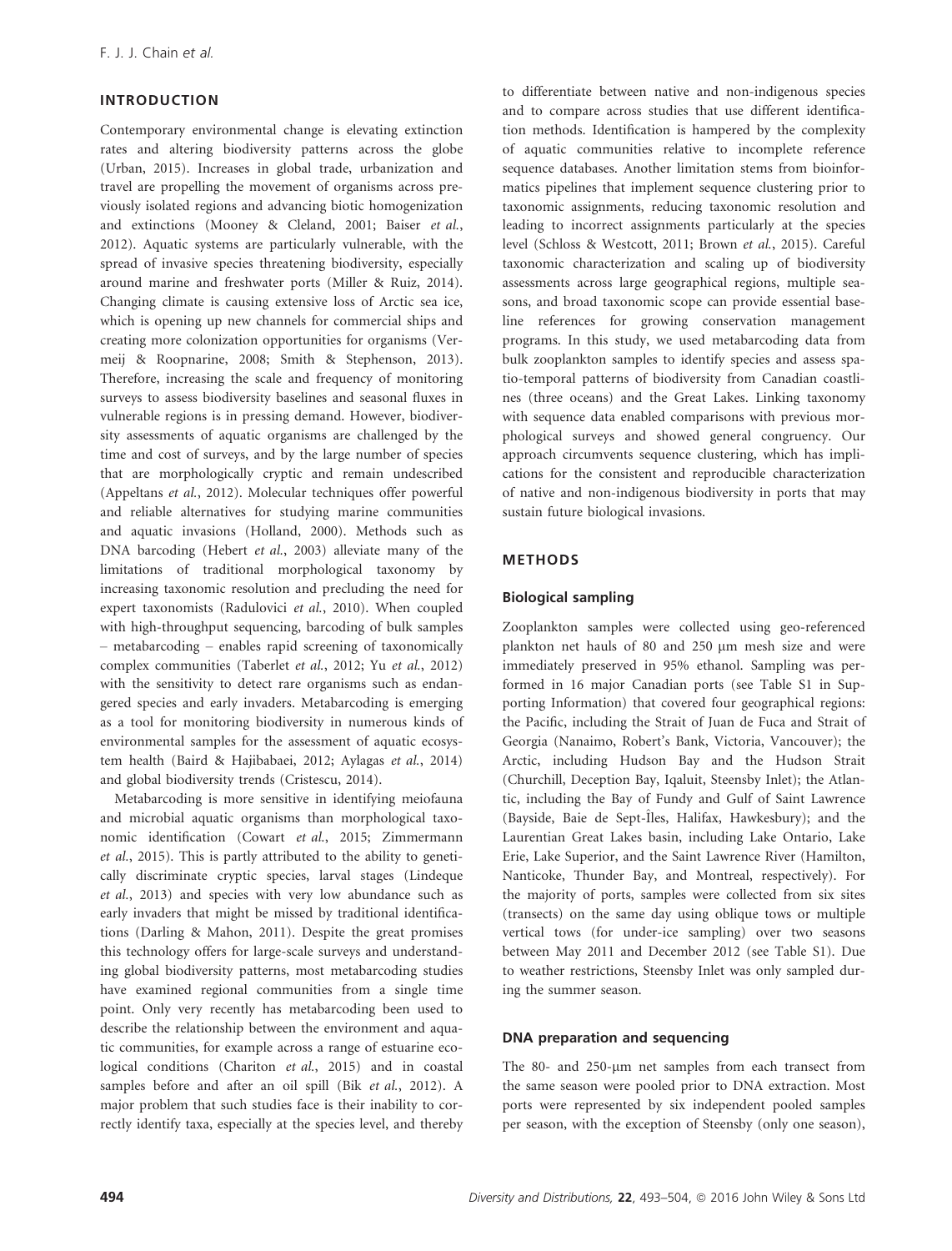Sept-Îles (seasons combined), and Vancouver and Hamilton (all sites and seasons combined). We processed 147 pooled samples (hereafter referred to as 'samples'; see Table S1). Around 100 mg from each sample was centrifuged at 12,000 rpm for 3 min and placed in a fume hood for 10– 15 min to remove ethanol. DNA extractions were carried out for each sample, and four replicate PCRs were run per DNA extraction. DNA extraction, PCR conditions and clean-up followed the protocol of Brown et al. (2015). Amplification of an approximately 400–600 bp stretch of the 18S rRNA gene (in the V4 region) was conducted using primers that had a higher amplification success rate than other primers tested in zooplankton groups (Zhan et al., 2014). To ensure sample recognition in downstream analyses, each sample was amplified with a unique 10-bp MID barcode approved by Roche (Technical bulletin 005-2009, Roche Diagnostics Corp., Basel, Switzerland). The combined samples from each port were pyrosequenced at ½ PicoTiter plate scale using 454 FLX Adaptor A on a GS-FLX Titanium platform (454 Life Sciences, Branford CT, USA) by Engencore at the University of South Carolina or by Genome Quebec at McGill University.

## Data processing

In total, 10,277,272 reads were pyrosequenced (Table 1). Each sequenced read was assigned to a sample based on its barcode, and forward primers were removed using USEARCH v8.0.1616 (Edgar, 2010). Reverse primers were removed, reads were trimmed based on quality (minimum Phred score of 20), and only reads at least 200-bp long were kept using FASTX-toolkit (hannonlab.cshl.edu/fastx\_toolkit).

For each sample, reads were collapsed to unique sequences (dereplicated) using derep\_fulllength in USEARCH to hasten downstream bioinformatical steps. UCHIME was used to remove chimeras (Edgar et al., 2011). In total, 7,733,541 reads (75%) were left for taxonomic assignment.

#### Taxonomic identification

Taxonomic identification used the lowest common ancestor approach based on nucleotide BLAST searches against a local reference database constructed from 18S sequences from the NCBI nucleotide database (in August 2014) and the SILVA database version NR99\_119 (Pruesse et al., 2007), excluding uncultured organisms. All dereplicated reads were directly used as queries in parallel BLAST searches, taking less than a day to process all reads. The reads with top BLAST hits greater than 370 bp were retrieved using custom Perl scripts (the length of the reads after removing primers ranged from 345 bp to 664 bp, with a mean of 432 bp and median of 428 bp). Only hits to metazoans with a minimum of 75% sequence identity were retained for further analysis. Operational taxonomic units (OTUs) were defined as unique top BLAST hits that were separated according to sequence similarity thresholds (97–100%, 94–96%, 90–93% and 75–89%) as a way to estimate diverged taxonomic lineages (see Table S2). Note that this is not an exact species assignment as OTUs could represent several species, and species could be distributed across OTUs with different thresholds. Furthermore, reads equally matching more than one species (by BLAST identity) due to low interspecific divergence formed a shared OTU. The assignments for higher taxonomic levels

Table 1 Summary of reads and taxonomic assignment. Reads in OTUs are all filtered reads that matched zooplankton in BLAST searches (> 75% sequence identity and 370 bp), and the numbers of OTUs with singletons (OTUs all) and without singletons (OTUs filtered) are derived using the lowest common ancestor approach. Higher level taxa (family, order, class and phylum) are reported after removing singletons.

| Port          | Raw Reads  | Reads in OTUs | OTUs all | OTUs filtered | Family | Order | Class | Phylum |
|---------------|------------|---------------|----------|---------------|--------|-------|-------|--------|
| Total         | 10,277,272 | 7,162,599     | 2799     | 1867          | 368    | 101   | 38    | 19     |
| Vancouver     | 1,008,358  | 223,361       | 377      | 298           | 84     | 26    | 14    | 7      |
| Victoria      | 456,391    | 194,237       | 670      | 545           | 144    | 44    | 22    | 14     |
| Nanaimo       | 789,405    | 349,559       | 649      | 527           | 130    | 43    | 23    | 10     |
| Robert's Bank | 715,442    | 659,515       | 321      | 294           | 105    | 43    | 19    | 12     |
| Churchill     | 605,049    | 560,045       | 429      | 376           | 117    | 46    | 24    | 13     |
| Deception Bay | 787,293    | 729,091       | 229      | 211           | 71     | 32    | 15    | 10     |
| Steensby      | 799,089    | 750,180       | 232      | 211           | 69     | 36    | 20    | 11     |
| Iqaluit       | 767,297    | 713,050       | 321      | 281           | 92     | 41    | 22    | 14     |
| Bayside       | 656,488    | 409,208       | 268      | 236           | 83     | 37    | 21    | 13     |
| Sept-Iles     | 502,688    | 252,931       | 465      | 391           | 88     | 35    | 18    | 12     |
| Hawkesbury    | 444,315    | 240,579       | 494      | 413           | 123    | 41    | 21    | 12     |
| Halifax       | 770,511    | 715,428       | 314      | 274           | 113    | 49    | 28    | 13     |
| Thunder Bay   | 556,984    | 331,814       | 511      | 411           | 76     | 31    | 19    | 10     |
| Nanticoke     | 480,962    | 252,639       | 430      | 370           | 73     | 30    | 18    | 11     |
| Montreal      | 634,126    | 579,619       | 147      | 131           | 33     | 17    | 12    | 8      |
| Hamilton      | 1,099,458  | 201,343       | 234      | 190           | 30     | 17    | 12    | 10     |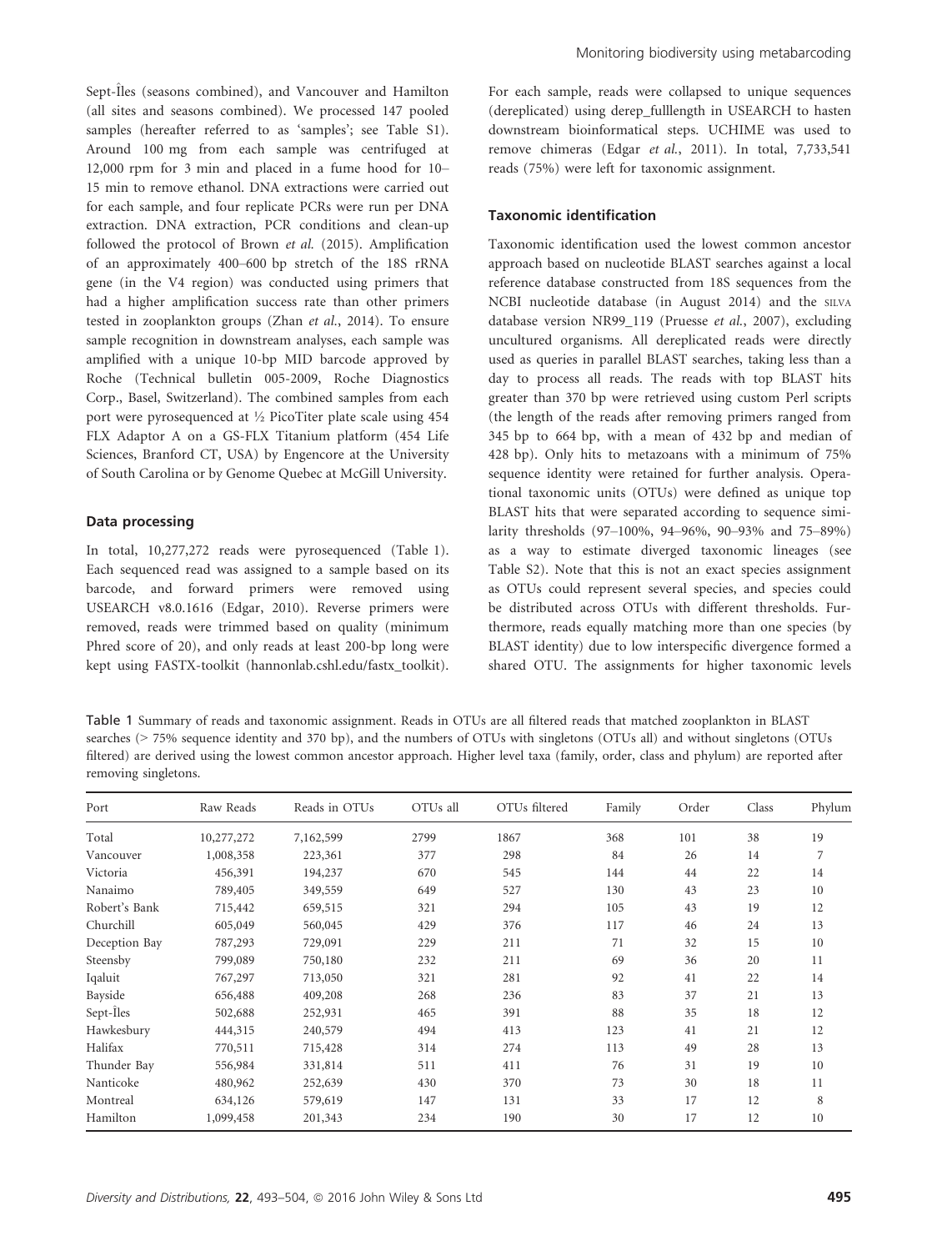were inferred based on the lowest common ancestor of the top BLAST hits acquired from the NCBI taxonomy database. Undetermined taxonomic levels remained because of lack of information or top BLAST hits equally matching species from different groups (genera, family, etc.). A subset of taxonomic names was changed to the naming scheme of the WoRMS database (WoRMS Editorial Board, 2015) when discrepancies were found. To investigate the potential phylogenetic placement of taxa with top BLAST matches below 90% sequence identity, multiple sequence alignments were performed with default settings in MAFFT v7.150b (Katoh & Standley, 2013). Phylogenetic reconstruction was performed using FASTTREE version 2.1.7 (Price et al., 2010), and genetic similarity was estimated using dnadist from the PHYLIP package version 3.695 (Felsenstein, 1989).

# Clustering of 18S sequences prior to taxonomic assignment

Clustering reads together based on sequence similarity permits a taxonomy-independent approach for the estimation of biodiversity. However, evolutionary properties of 18S rRNA such as length variation and different levels of genetic diversity among taxonomic groups challenge the accuracy of clustering for complex zooplankton communities, as we have previously shown using mock communities (Brown et al., 2015; Flynn et al., 2015). To assess whether pre-clustering affected taxonomic assignment, we clustered dereplicated reads from all ports together using a 97% sequence similarity threshold with UPARSE implemented in USEARCH v8.0.1616 (Edgar, 2013). The representative sequence of each cluster was then used as a BLAST query to identify each cluster of reads following the same criteria as described for the assignment of individual reads above. Overall, diversity in terms of both taxonomic richness and abundance was highly similar between taxonomic assignments with and without pre-clustering, but fewer taxa were identified after clustering (118 fewer families). This can be explained by the decreased sensitivity of clustering, which grouped sequences from closely related organisms and failed to detect low abundance taxa because of low interspecific divergence. For example, over 1000 reads matched the calanoids Scolecithricella and Euchaeta (> 97% identity) when clustering was not performed. After clustering, these reads were grouped with closely related calanoids with high sequence similarity (see Figs S1 and S2), and therefore were misclassified. In contrast, high intraspecific diversity contributed to numerous clusters matching the same species (for example 76 clusters matched Paracalanus parvus). We therefore present taxonomic assignment without pre-clustering because of its greater sensitivity in distinguishing closely related species and identifying reads at low abundance, which are important for conservation monitoring. The main difference between this approach and most metabarcoding bioinformatics workflows is that sequence clustering is skipped altogether and each read is directly identified.

## Taxonomic richness and abundance

Reads predominantly matched zooplankton groups, although several nonmetazoans were also sparsely captured in our data including plants, algae, and fungi (combined abundance < 1000 reads), as well as ciliates and other Chromalveolata groups (42,431 reads; see Table S2). Only metazoans were kept for analyses. For comparisons across samples, taxa represented by a single read (singletons) were excluded to reduce the impact of potentially spuriously amplified taxa. Taxonomic richness extrapolation curves were performed using INEXT (Hsieh et al., 2013).

Rarefaction was performed with the vegan package (Oksanen et al., 2015) in R version 3.1.3 (R Core Team, 2015) to accommodate differences in sequencing depth across ports. Proportional abundance of taxa following rarefaction was used to compare relative abundances among samples and ports rather than absolute numbers. Taxonomic abundance mosaic plots were generated with ggplot2 (Wickham, 2009) and hierarchical charts were created using Krona (Ondov et al., 2011).

## Spatial and temporal variation

Diversity indices (Richness R, Chao1 and ACE estimators, Shannon diversity H´, Simpson diversity D, Pielou's evenness J and taxonomic distinctness Δ\*) were calculated with the vegan package in R after rarefaction and removing singletons. Similar results were found between R and Chao1 and ACE estimators, and between H' and D, so only R and H' are presented. Pairwise beta-diversity coefficients for both incidence (Jaccard dissimilarity index) and abundance (Bray– Curtis dissimilarity index) were calculated with the VEGAN package in R. Community composition differences among samples were evaluated using PERMANOVA (Anderson, 2001), and similarities were assessed using the Pearson product-moment correlation coefficient. Principal component analysis and creation of heatmap plots were performed in R after log-transformation of rarified read counts.

#### RESULTS

#### Taxonomic identification

Taxonomic assignment of bulk zooplankton samples from sixteen of Canada's busiest regional ports (Fig. 1) revealed 7,162,599 (92%) metazoan reads. The majority of these reads (94%) matched a reference sequence above or equal to a 90% identity threshold, with 81% having at least a 97% identity threshold. We detected 2799 OTUs (operational taxonomic units) as defined by sequence identity thresholds (see Methods). However, the combination of incomplete reference databases and low interspecific genetic variation among certain taxa resulted in the identification of only 379 species from 61% of all reads; those uniquely matching one species from online reference databases beyond 97%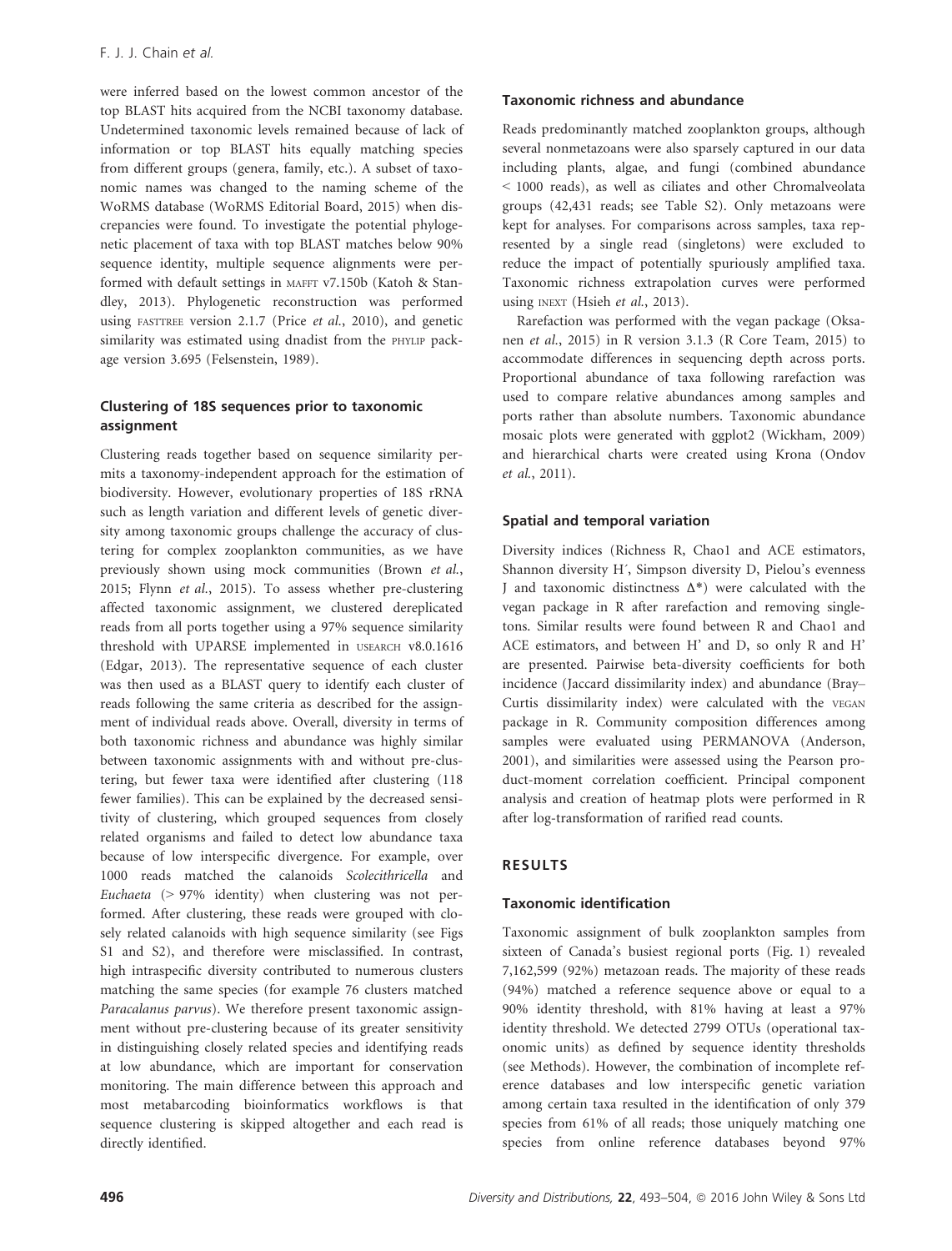

Figure 1 Location of the 16 sampled ports. Samples are from four geographical regions (Pacific Ocean, Arctic Ocean, Atlantic Ocean and Great Lakes).

sequence identity (40% of reads matched 245 species with at least 99% identity; Fig. 2). The rest of the OTUs could not be assigned a unique species name: 373 OTUs matched more than one species that could not be distinguished, 72 OTUs matched a database entry not taxonomically classified to the species level, and 1975 OTUs matched a database entry below 97% identity (see Table S2). Less than 5% of all reads (37% of the OTUs) could also not be assigned to the genus level, mainly because they matched species from different genera equally. Taxonomy was therefore assessed using the lowest common ancestor approach, and analyses were performed at the family level to maximize data inclusion. For example, 5% of all reads matched calanoid copepods of the family Acartiidae below 90% identity (constituting more than 85% of the reads with best BLAST hits below 90%). These could not be assigned a species name, but they form geographical clusters and are monophyletic with other Acartia species (see Fig. S1). Acartia species have unusually high genetic diversity among calanoid copepods; nine species of Acartia have a mean genetic similarity of 73% in the V4 region, compared to 99% among 37 species from 12 genera in the calanoid family Diaptomidae. Overall, 33% of all OTUs were represented by a single read (singletons), and 66% had fewer than 10 reads. Although singleton OTUs (932) were excluded from further analyses to reduce the possible effects of spurious signals, they could represent organisms at very low abundance and are included in Table S2.

#### Taxonomic richness and abundance

Taxonomic richness rarefaction and extrapolation curves level off as sequencing depth increases, suggesting that most ports were reasonably well sampled and the data approached saturation (see Fig. S3). Moreover, after removing singleton OTUs, there was a significant negative linear correlation between the number of reads and the number of OTUs  $(P = 0.04$ , adjusted  $R^2 = 0.22$ ) and no significant correlation with the number of family-level taxa ( $P = 0.75$ , adjusted  $R^2 = -0.06$ ). Of the 1867 nonsingleton metazoan OTUs, 19 phyla were represented across 38 classes, 101 orders and 368 families (Table 1). Taxonomic richness varied substantially across the 16 ports in which 39% of all families and 24% of all orders belonged to the phylum Arthropoda. The most diverse taxonomic groups were Copepoda (601 OTUs) and Decapoda (129 OTUs). The copepods spanned 64 families from 7 orders including 19 Calanoida, 14 Harpacticoida and 13 Cyclopoida (Fig. 3). Most OTUs occurred at low abundance; 99% of all reads belonged to 5–16 OTUs and 2–14 families within a port. Arthropoda was the most prevalent phylum with 93% of all reads, the majority being copepod crustaceans (see Fig. S4). The most abundant were the calanoid families Temoridae (22%; Eurytemora spp. and Temora spp. predominantly in the Atlantic and Great Lakes samples), and Clausocalanidae (18%; Pseudocalanus spp. predominantly in the Arctic and Pacific; Fig. 4). Most of the dominant taxa could be identified to genus and many to species (Fig. 4). While some species were commonly found across marine ports (Pseudocalanus elongatus and Oithona similis), others were more confined to a particular coast (Paracalanus parvus in the Pacific and Temora longicornis in the Atlantic).



Figure 2 Taxonomic assignment and richness. Proportion of reads with a single best (unique) hit to 18S database reference sequences with more than 97% and 99% sequence identity (over a minimum length of 370 bp); and reads equally matching more than one species (multihit) or matching reference sequences without species information with more than 97% and 99% sequence identity. Categories include all reads (Total) and proportion of reads classified to major higher level taxa.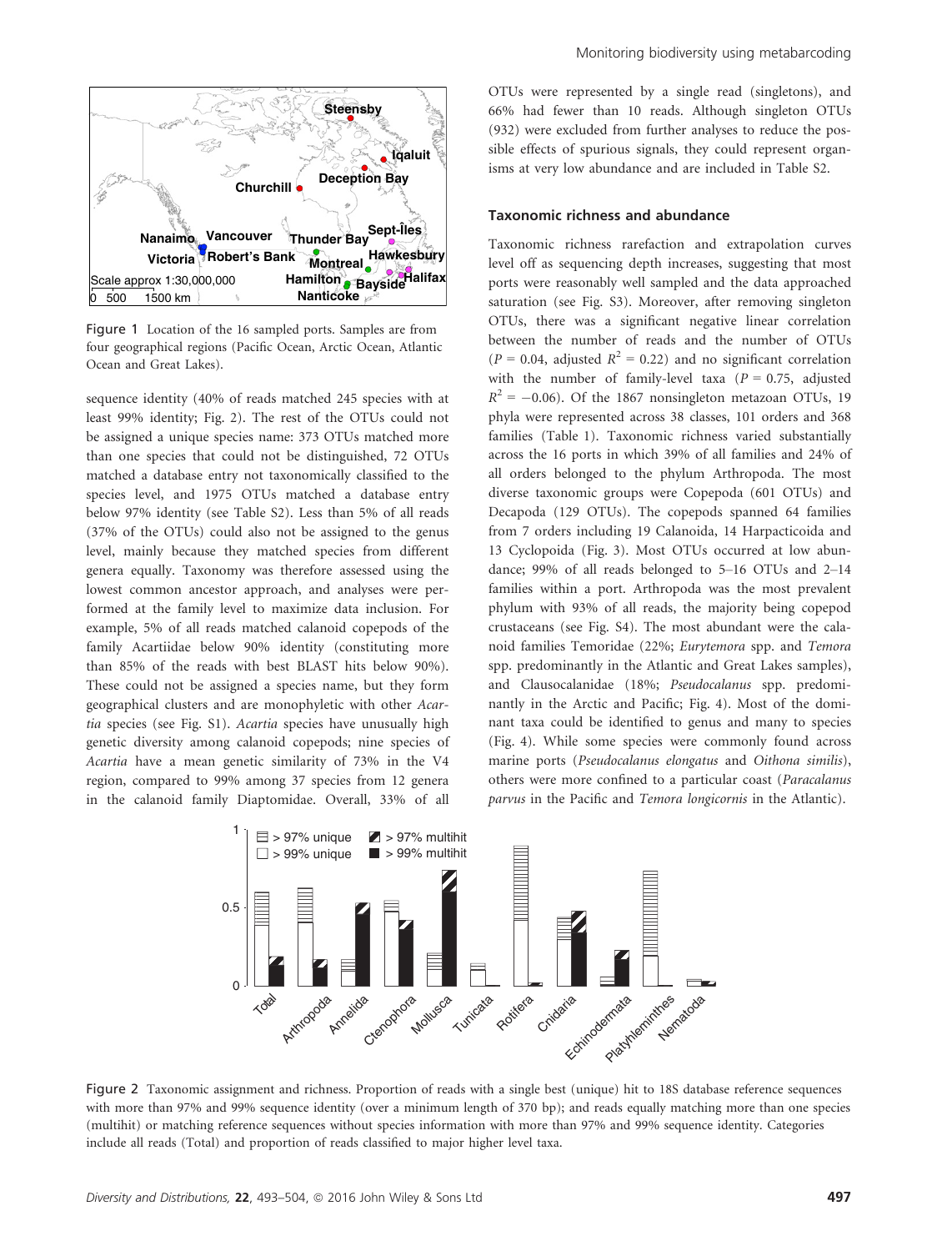

Figure 3 OTU richness among orders across sampled regions. The proportion of taxa detected from different orders and phyla are shown for each region.

#### Comparison with previous morphological surveys

Although many organisms could not be identified to species, most of the zooplankton groups that have been previously reported along Canadian marine coasts were detected. Of 14 classes and 39 orders reported from a meta-analysis performed in 2010 spanning the Pacific, Arctic and Atlantic oceans (Archambault et al., 2010), we found 12 and 29, respectively (see Table S3). As for freshwater zooplankton, the majority of the common crustacean families were detected. We recovered 16 of 25 families and 32 of 74 genera reported by Balcer et al. (1984) and Hudson & Lesko (2003). All but one undetected genus had partial or no 18S reference sequences available, precluding identification in our study using metabarcoding (see Table S3). It is therefore likely that other organisms in our samples are not represented in 18S databases but generated a BLAST hit to a related species. In contrast, we detected 29 freshwater crustacean families and 35 marine orders that were not reported in these surveys, possibly including some non-indigenous species (Brown et al., unpublished), highlighting the sensitivity of metabarcoding (see Table S3).

#### Spatial and temporal variation

Zooplankton community composition was generally consistent across independent transects from the same port and season (Fig. 4), with a mean Pearson's  $r$  almost twice as high as among ports from the same geographical region (see Table S4); there were no significant differences in community composition among transects for either OTUs (Jaccard:  $F = 0.7$ ,  $P = 0.994$ ; Bray–Curtis:  $F = 0.6$ ,  $P = 0.999$ ; PER-MANOVA) or families (Jaccard:  $F = 0.6$ ,  $P = 0.996$ ; Bray– Curtis:  $F = 0.5$ ,  $P = 0.996$ ; PERMANOVA). In contrast, there were significant differences in community composition among ports and among coasts at both OTU and family levels, and in both incidence and abundance (all  $P < 0.001$ ; PERMANOVA; see Fig. S5). Freshwater ports had lower taxonomic richness R ( $P = 0.025$ ; Mann–Whitney U-test) than marine ports at the family level (see Fig. S6). Arctic ports had higher taxonomic evenness than ports in other regions  $(P = 0.020$  for OTUs,  $P = 0.030$  for families; Mann–Whitney U-test). Taxonomic distinctness (Warwick & Clarke, 1995), a measure of taxonomic relatedness capturing phylogenetic diversity, was particularly high in two Arctic ports (Steensby and Churchill; see Fig. S6). Among marine ports, incidencebased analyses showed prominent differences between the Arctic and the Pacific and Atlantic coastal regions, whereas abundance-based analyses revealed higher similarity between Arctic and Pacific samples (Fig. 5). The Atlantic Bayside samples formed a distinct cluster between marine and freshwater samples in both incidence and abundance analyses, with high average pairwise beta diversity among marine samples (see Table S4). Bayside is, in fact, an estuarine port with a characteristic community dominated by two calanoid copepod genera, Eurytemora (59% of reads) and Acartia (33% of reads; see Fig. S7a), leading to low alpha diversity (see Fig. S6). Several taxonomic groups occurred predominantly or uniquely in one port or geographical region, the main differences being between marine and freshwater environments (see Figs S7b and S8).

For 12 of the 16 ports (three from each geographical region) biodiversity could be compared across two sampling seasons. Even though sampling at each port was on six independently sampled transects that introduced spatial variation within seasons, at each port, community composition at both the OTU and family levels was overall significantly different between seasons (Jaccard:  $F = 13.2$ ,  $P < 0.001$  and Bray–Curtis:  $F = 6.9$ ,  $P < 0.001$  for OTUs; Jaccard:  $F = 17.1$ ,  $P < 0.001$  and Bray–Curtis:  $F = 6.4$ ,  $P = 0.002$  for families; PERMANOVA). Seven of the 12 ports had at least 1 species that differed in proportional abundance between seasons by more than 35% (see Fig. S9). Pronounced seasonal differences included the proportional abundance of Daphnia among Montreal samples from the Saint Lawrence River (42% in July, < 1% in September), Temoridae species among Halifax samples from the Atlantic (62% in August, 13% in December) and Paracalanus parvus, Metridia spp. and Pseudocalanus spp. from Pacific samples (Nanaimo: 62% P. parvus and 1% Metridia spp. in July vs. 25% and 40% in December; Robert's Bank: 41% P. parvus and 12% Pseudocalanus spp. in July vs. 5% and 82% in December). The most striking community turnover occurred between spring (May) and summer (August) among the subarctic Churchill samples (Jaccard dissimilarity of 0.77 for OTUs and 0.67 for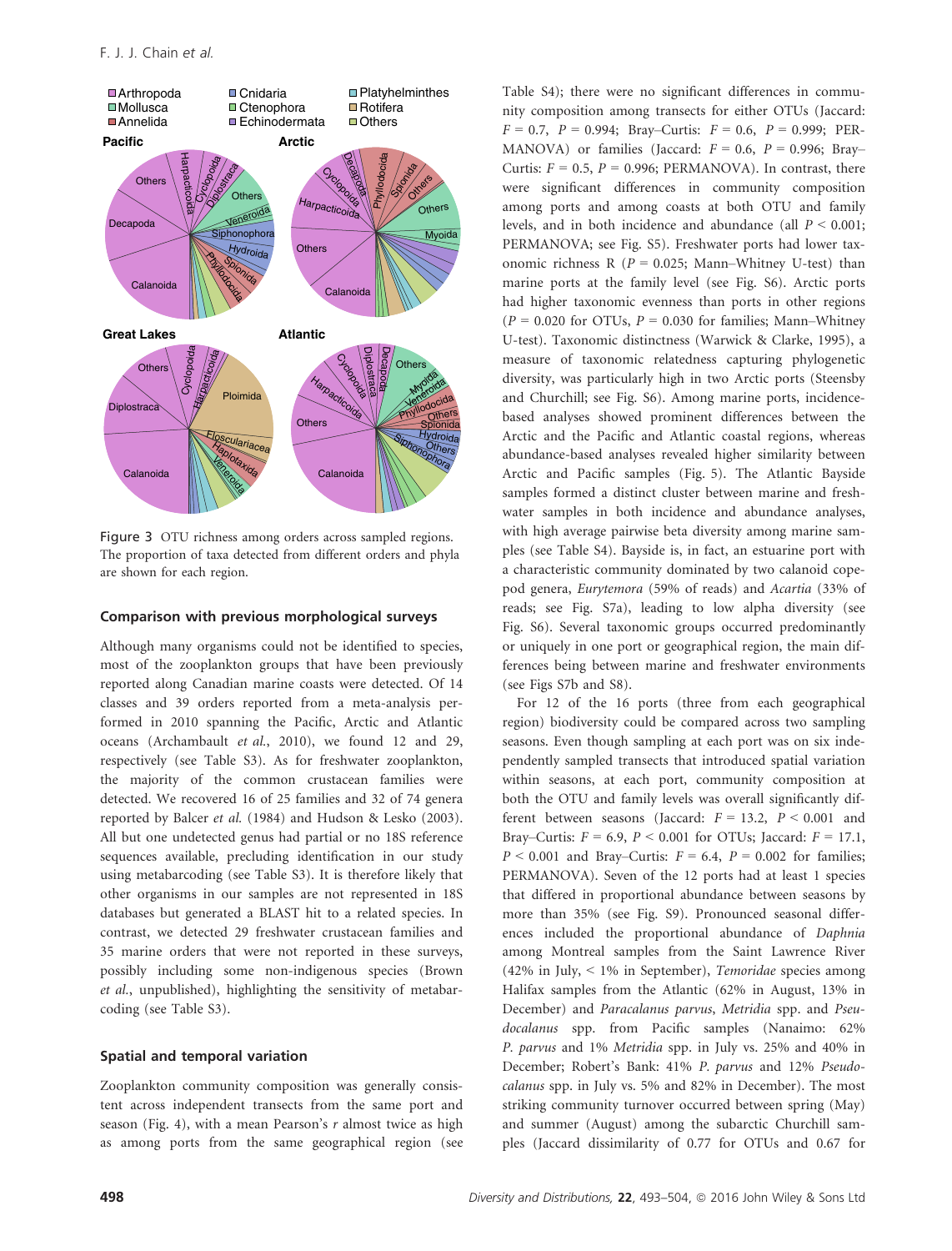

Figure 4 Proportional taxonomic abundance of each family and OTU for each sample. Ports for which we have samples from different seasons are divided into seasons 1 and 2.

families; Bray–Curtis dissimilarity of 0.91 for OTUs and 0.90 for families; see Table S4; Fig. 5). In this port, spring samples were dominated by Pseudocalanus elongatus (45%) and polychaete annelids (36%), whereas the summer samples had relatively few Pseudocalanus (3%) and annelids (3%) but were dominated by Oithona similis (38%) and other copepods (30%), as well as molluscs (15%; Fig. 6; see Fig. S9).

## **DISCUSSION**

Our biodiversity assessment based on metabarcoding data from ports that experience heavy shipping traffic supplements previous surveys using morphological taxonomy. We recovered the main taxonomic groups in addition to identifying organisms from over 30 orders that are probably difficult to detect using traditional morphological methods and/ or present in low abundance. The taxonomy-dependent method implemented for characterizing metabarcoding data allowed us to improve the accuracy and sensitivity of taxonomic assessment compared to methods involving pre-clustering of sequences. Community profiles strongly reflected regional and seasonal differences, which are essential components to capture in monitoring surveys given globally changing environments.

Taxonomic assignment can be efficient for the fraction of species that are represented in sequence databases, and particularly useful for higher taxonomic levels. Our approach allowed us to link 61% of all metabarcoding reads with a species name (> 97% identity threshold; Fig. 2). A total of 94% of reads matched a reference sequence with at least 90% identity, and if these can be reliably assigned to higher levels of taxonomy, our results indicate that species from certain phyla like nematodes and tunicates are clearly underrepresented in current 18S databases (Fig. 2). Previous work using mock zooplankton communities has shown that conventional OTU clustering protocols for 18S metabarcoding data are sensitive to similarity thresholds and can lead to both under- and overestimations of biodiversity; these are due to inherent challenges in properly aligning and clustering 18S sequences of variable length, and the presence of different amounts of variation within and among species (Brown et al., 2015; Flynn et al., 2015). With pre-clustering, we found that reads seemingly belonging to different species clustered together because of low interspecific sequence divergence (see Fig. S2) and that reads matching the same species formed separate clusters because of high intraspecific sequence divergence. Direct taxonomic assignment of each read without pre-clustering was more effective in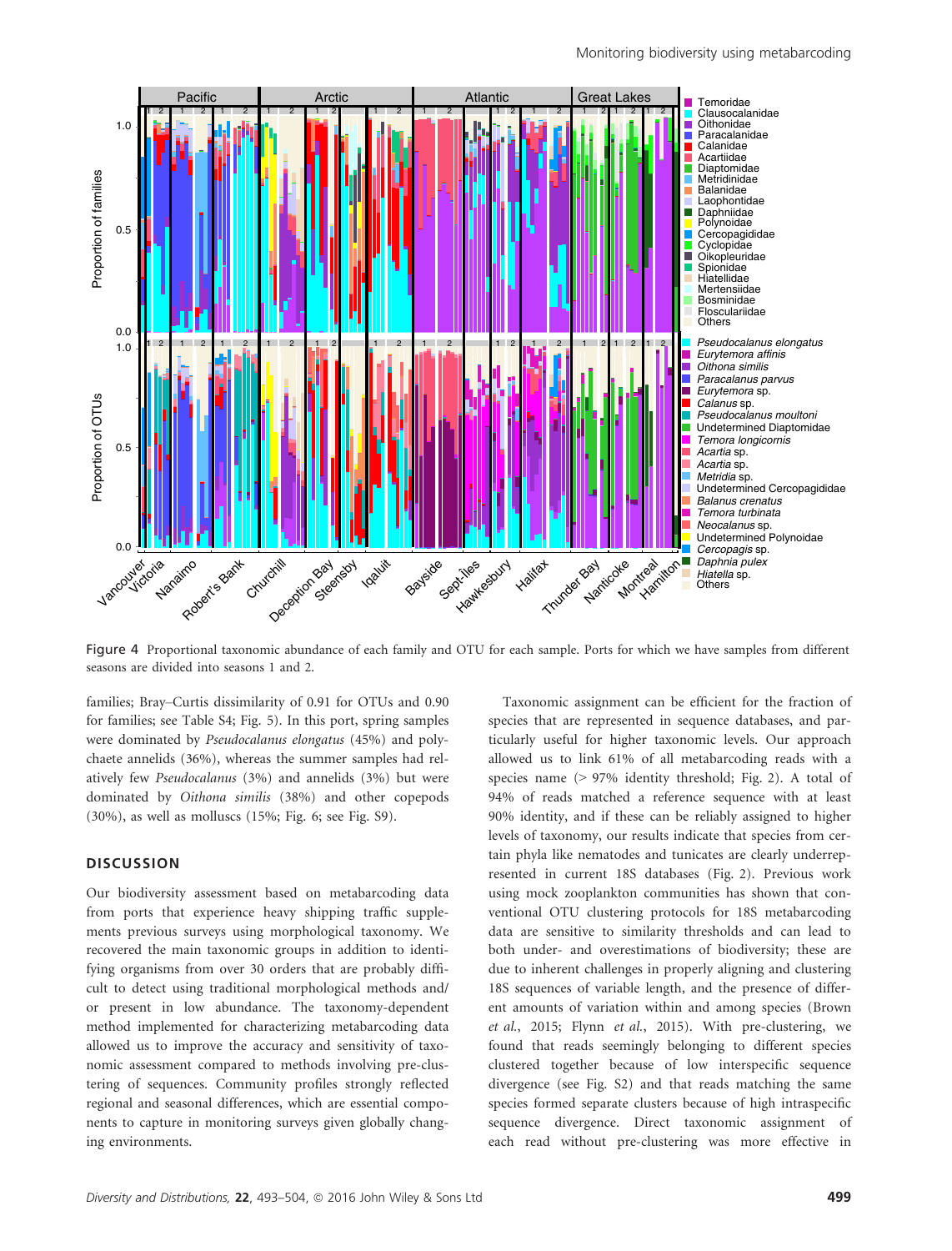

Figure 6 Zooplankton community differences between seasons in Churchill. The different layers represent phyla (central), orders and families (peripheral), with prominent arthropod species labelled.

*Oithona similis*

distinguishing between closely related species and more sensitive in detecting taxa from reads at low abundance, both crucial elements for detecting early stages of species invasions. We therefore advocate that for the purpose of assigning taxonomy and identifying species, particularly those occurring at low abundance, taxonomic classification of metabarcoding data should be performed without sequence pre-clustering. Overall biodiversity profiles, however, which are driven by commonly occurring taxa, are largely unaffected by clustering.

Proportional abundance was not significantly different among transects from the same port (Fig. 4) despite being sampled at different times of the day and tidal cycle, suggesting that large proportional abundance differences among ports and between seasons reveal gross community composition differences. For example, both incidence and abundance biodiversity profiles revealed strong differences between freshwater and marine communities, as well as estuarine communities. An important caveat in interpreting species abundance from metabarcoding data is that estimations are

*Balanus* sp.

*Pseudocalanus elongatus*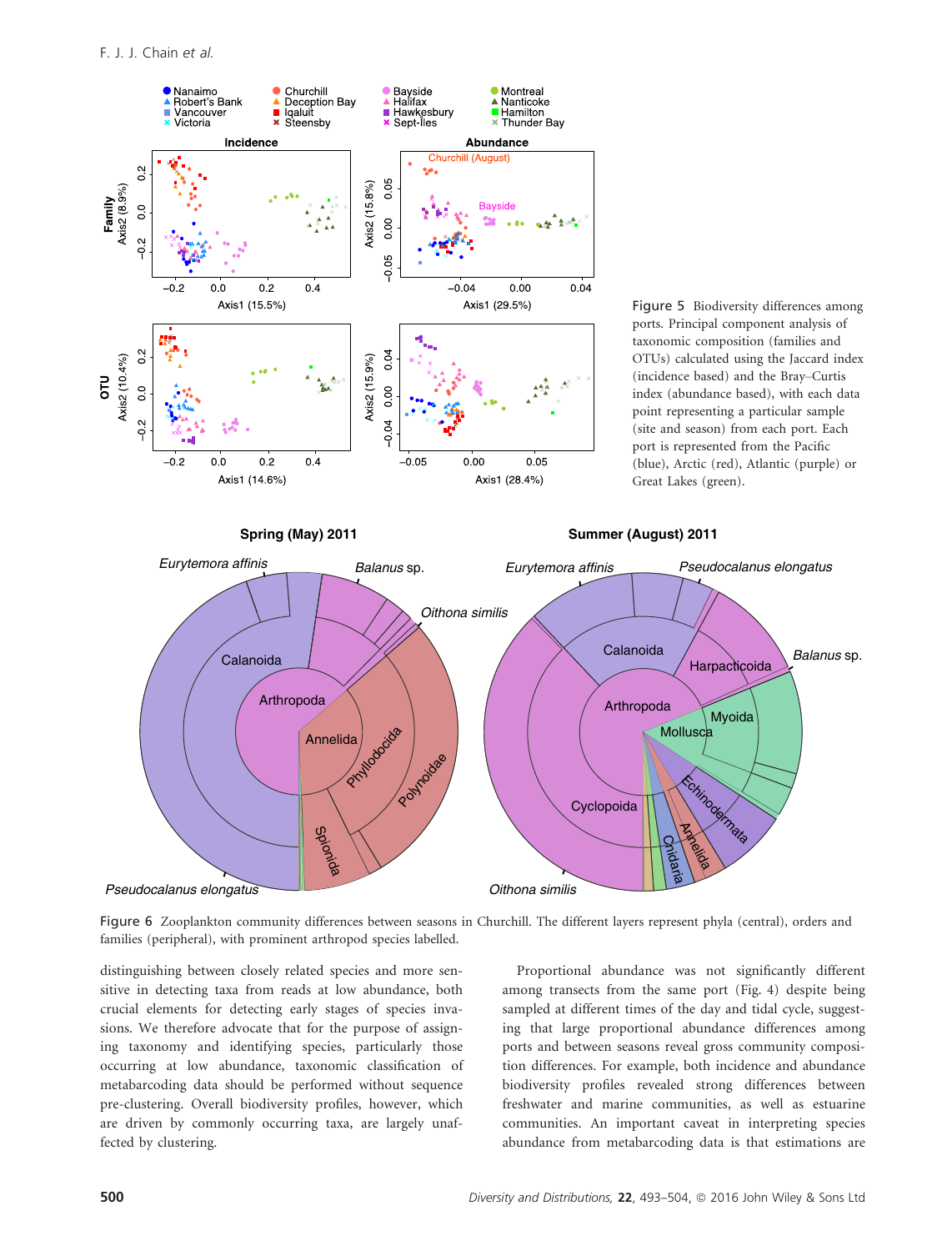influenced by technical and biological factors including PCR and primer biases, filtering thresholds, intraspecific copy number differences and the variation in cell density contributed to the initial pool of DNA (Pompanon et al., 2012). Although the relative abundance based on read counts can reflect natural biodiversity (Porazinska et al., 2010; Leray & Knowlton, 2015), the strong relationship between read abundance and biomass will lead to the underestimation of the number of smaller organisms (Lindeque et al., 2013).

Our metabarcoding study found similar diversity patterns to those reported previously for both marine and freshwater environments based on morphological taxonomy. For example, calanoid copepods were the most diverse group of zooplankton across samples from the three Canadian coastlines, the same as reported in a meta-analysis of biodiversity in Canadian oceans (Archambault et al., 2010). For some taxa, we found comparatively more or less diversity than previous zooplankton surveys based on morphological identification. Differences among studies could result from sampling parameters (e.g. collection method, time, location), technological biases (e.g. primer and amplification biases) and reference database extensiveness. On the one hand, we found higher diversity than morphological zooplankton surveys among Mollusca, Annelida, Platyhelminthes and Crustacea (Diplostraca branchiopods and Siphonostomatoida copepods), as well as Cnidaria, Bryozoa, harpacticoid and cyclopoid copepods in the Pacific and polychaetes in the Arctic (Archambault et al., 2010; Carr, 2011). Some of these differences are probably due to the inherent difficulties in distinguishing closely related species morphologically and in capturing larval stages of certain taxonomic groups (Lindeque et al., 2013), showcasing the power of metabarcoding. On the other hand, we found lower diversity of taxa among the phyla Chaetognatha, Echiura and Sipuncula, as well as the classes Ostracoda and Malacostraca (in particular the order Amphipoda). The under-representation of species in metabarcoding data is partly due to the lack of interspecific genetic diversity of the chosen marker (see Fig. S2). This illustrates the limitation of using a single genetic locus for taxonomic identification across a broad taxonomic range. Overall, however, our study recovered similar phylogenetic diversity to that recovered using degenerate COI primers for marine metazoans (Geller et al., 2013; Lobo et al., 2013). Metabarcoding with multiple loci may be crucial for differentiating certain species that are otherwise difficult to characterize using single markers (Cowart et al., 2015). An equally important limitation further preventing species classification is the taxonomic diversity that is unaccounted for in reference databases. For example, NCBI currently holds 304 18S sequences and 1631 COI sequences for organisms in the class Ostracoda, but only 8 species are represented by both markers. Furthermore, these sequences represent only 108 (18S) and 113 (COI) species because of multiple entries for the same species and others identified only above the species level. The only way to resolve this issue is to continue developing molecular databases for broadly used barcoding markers based on vouchered specimens, and in particular those of invasive species for targeted conservation monitoring programmes.

Our data describe significant and substantial seasonal community turnover within ports. Most ports had at least one abundant OTU that changed in proportional abundance more than 35% between seasons. Our results suggest that the port of Churchill in Hudson Bay exhibited a major shift in community composition from spring to summer, during which river inflows and nutrient availability change considerably (Link et al., 2011). The summer season had a distinct community profile for all samples indicating relatively low variation among transects (Fig. 5). These observed seasonal differences could have been influenced for example by melting sea ice or the extensive amount of freshwater runoff received by the Hudson Bay (VanderZwaag et al., 2012), possibly reflected in the rotifer community that was twice as rich and more abundant in summer samples (see Table S5). Differences between seasons could, however, also be influenced by stochastic environmental fluctuations unrelated to season-specific changes. Among Canadian Arctic ports, Churchill has the highest relative risk of species invasion because of the high vessel traffic (Chan et al., 2012). Continued thawing of the Arctic icepack is projected to increase ship traffic (Smith & Stephenson, 2013), raising concerns about potential range expansions and non-indigenous species invasions between oceans (Chan et al., 2015). We provide zooplankton biodiversity baselines that can be useful in further monitoring efforts to help in tracking local communities and differentiating between native and non-indigenous species (Goldsmit et al., 2014). Our findings highlight the importance of routine sampling across seasons for monitoring programs to capture the broad range of organisms the relative abundances of which can fluctuate drastically through time.

Evaluating community composition and species distributions is important for understanding long-term ecological repercussions of environmental perturbations. Large-scale biodiversity surveys, especially those that can uncover low abundance taxa and cryptic diversity, are necessary to assess ongoing spatio-temporal changes and for continued monitoring and protection of ecosystems. Metabarcoding offers a powerful tool to achieve these goals, although taxonomic approaches depend on a vouchered reference database to assign names, highlighting the need for the identification of reference specimens by expert taxonomists coupled with continued development of high-quality molecular databases (Cristescu, 2014; Cowart et al., 2015). We nonetheless detected significant community composition differences among ports and habitats at higher taxonomic levels, suggesting that metabarcoding can be useful for describing coarse level biodiversity trends. The intimate integration of taxonomy into the metabarcoding framework enhances our ability to make relevant comparisons among studies that use different identification approaches and markers, as well as to resolve conservation issues such as the status of endangered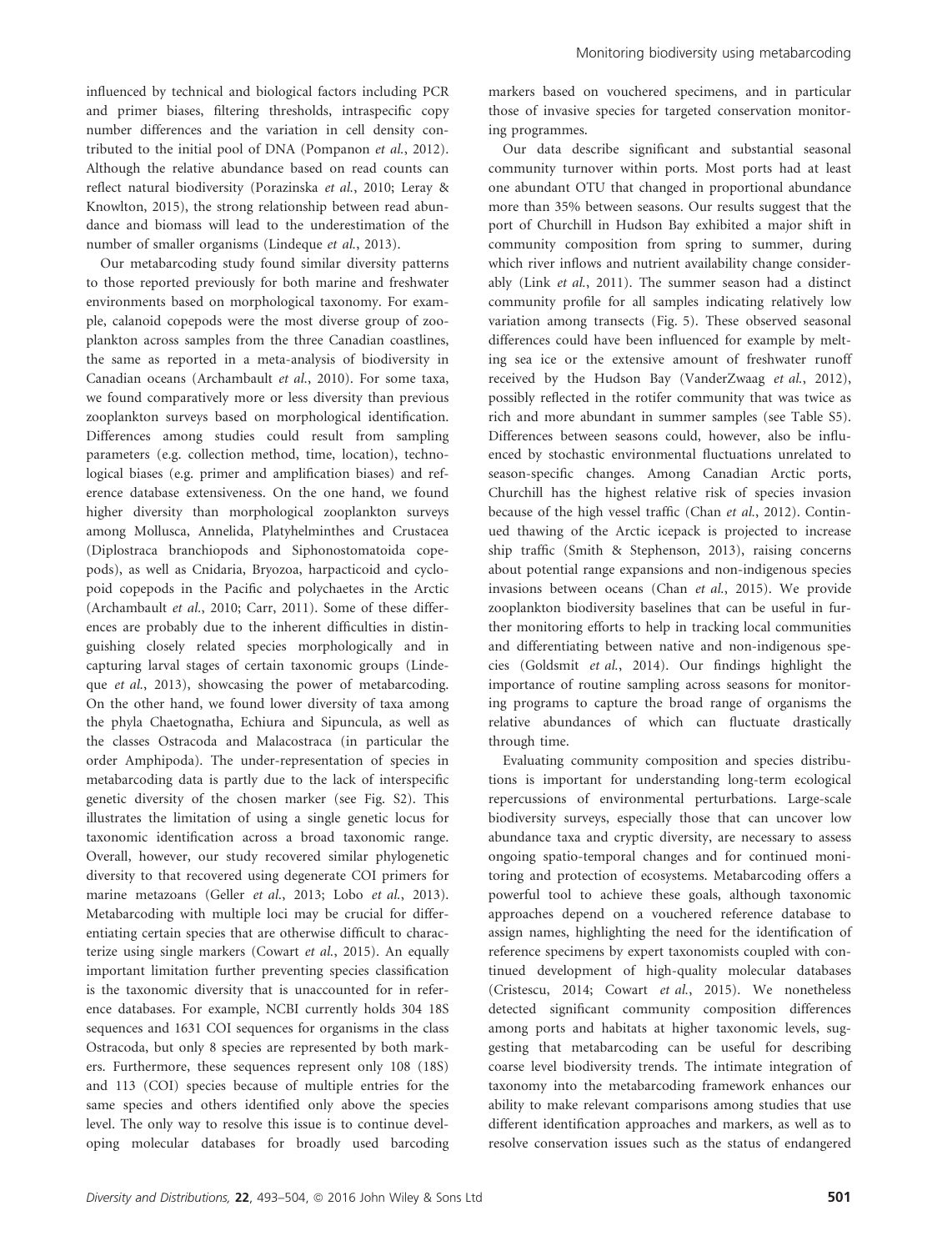species and the introduction of non-indigenous organisms. Continued improvements should enhance the efficiency of genetic tools for monitoring biodiversity in globally changing environments.

# ACKNOWLEDGEMENTS

We thank our NSERC Canadian Aquatic Invasive Species Network (CAISN) colleagues, in particular the sample collection teams including Kimberly Howland, Rob Young, Jesica Goldsmit, Aibin Zhan and Samir Qureshi. We also thank Cathryn Abbott, Sally Adamowicz, Teri Crease, Jesica Goldsmit and Rob Young for insightful discussions. This project has been supported by the NSERC CAISN and by NSERC Discovery Grants and Canada Research Chairs to HJM and MEC. The authors declare no conflict of interests.

# DATA ACCESSIBILITY

Sequencing data are archived in the European Nucleotide Archive (ENA) under project PRJEB11768 [\(http://www.ebi.](http://www.ebi.ac.uk/ena/data/view/PRJEB11768) [ac.uk/ena/data/view/PRJEB11768\)](http://www.ebi.ac.uk/ena/data/view/PRJEB11768).

# **REFERENCES**

- Anderson, M.J. (2001) A new method for non-parametric multivariate analysis of variance. Austral Ecology, 26, 32–46.
- Appeltans, W., Ahyong, S.T., Anderson, G. et al. (2012) The magnitude of global marine species diversity. Current Biology, 22, 2189–2202.
- Archambault, P., Snelgrove, P.V.R., Fisher, J.A.D., Gagnon, J.-M., Garbary, D.J., Harvey, M., Kenchington, E.L., Lesage, V., Levesque, M., Lovejoy, C., Mackas, D.L., McKindsey, C.W., Nelson, J.R., Pepin, P., Piche, L. & Poulin, M. (2010) From sea to sea: Canada's three oceans of biodiversity. PLoS One, 5, e12182.
- Aylagas, E., Borja, A. & Rodrıguez-Ezpeleta, N. (2014) Environmental status assessment using DNA metabarcoding: towards a genetics based Marine Biotic Index (gAMBI). PLoS One, 9, e90529.
- Baird, D.J. & Hajibabaei, M. (2012) Biomonitoring 2.0: a new paradigm in ecosystem assessment made possible by next-generation DNA sequencing. Molecular Ecology, 21, 2039–2044.
- Baiser, B., Olden, J.D., Record, S., Lockwood, J.L. & McKinney, M.L. (2012) Pattern and process of biotic homogenization in the New Pangaea. Proceedings of the Royal Society B: Biological Sciences, 279, 4772–4777.
- Balcer, M.D., Korda, N.L. & Dodson, S.I. (1984) Zooplankton of the Great Lakes: a guide to the identification and ecology of the common crustacean species. The University of Wisconsin Press, Madison, Wisconsin.
- Bik, H.M., Halanych, K.M., Sharma, J. & Thomas, W.K. (2012) Dramatic shifts in benthic microbial eukaryote communities following the Deepwater Horizon oil spill. PLoS One, 7, e38550.
- Brown, E.A., Chain, F.J.J., Crease, T.J., MacIsaac, H.J. & Cristescu, M.E. (2015) Divergence thresholds and divergent biodiversity estimates: can metabarcoding reliably describe zooplankton communities? Ecology and Evolution, 5, 2234– 2251.
- Carr, C.M. (2011) Polychaete diversity and distribution patterns in Canadian marine waters. Marine Biodiversity, 42, 93–107.
- Chan, F.T., Bronnenhuber, J.E., Bradie, J.N., Howland, K.L., Simard, N. & Bailey, S.A. (2012) Risk assessment for shipmediated introductions of aquatic nonindigenous species to the Canadian Arctic. Department Fisheries and Oceans, Canadian Science Advisory Secretariat Research Document 2011/ 105. Available at: [http://www.dfo-mpo.gc.ca/csas-sccs/Publica](http://www.dfo-mpo.gc.ca/csas-sccs/Publications/ResDocs-DocRech/2011/2011_105-eng.html)[tions/ResDocs-DocRech/2011/2011\\_105-eng.html](http://www.dfo-mpo.gc.ca/csas-sccs/Publications/ResDocs-DocRech/2011/2011_105-eng.html) (accessed 19 March 2015).
- Chan, F.T., MacIsaac, H.J. & Bailey, S.A. (2015) Relative importance of vessel hull fouling and ballast water as transport vectors of nonindigenous species to the Canadian Arctic. Canadian Journal of Fisheries and Aquatic Sciences, 72, 1230–1242.
- Chariton, A.A., Stephenson, S., Morgan, M.J., Steven, A.D.L., Colloff, M.J., Court, L.N. & Hardy, C.M. (2015) Metabarcoding of benthic eukaryote communities predicts the ecological condition of estuaries. Environmental pollution, 203, 165–174.
- Cowart, D.A., Pinheiro, M., Mouchel, O., Maguer, M., Grall, J., Miné, J. & Arnaud-Haond, S. (2015) Metabarcoding is powerful yet still blind: a comparative analysis of morphological and molecular surveys of seagrass communities. PLoS One, 10, e0117562.
- Cristescu, M.E. (2014) From barcoding single individuals to metabarcoding biological communities: towards an integrative approach to the study of global biodiversity. Trends in Ecology and Evolution, 29, 566–571.
- Darling, J.A. & Mahon, A.R. (2011) From molecules to management: adopting DNA-based methods for monitoring biological invasions in aquatic environments. Environmental Research, 111, 978–988.
- Edgar, R.C. (2010) Search and clustering orders of magnitude faster than BLAST. Bioinformatics, 26, 2460–2461.
- Edgar, R.C. (2013) UPARSE: highly accurate OTU sequences from microbial amplicon reads. Nature Methods, 10, 996– 998.
- Edgar, R.C., Haas, B.J., Clemente, J.C., Quince, C. & Knight, R. (2011) UCHIME improves sensitivity and speed of chimera detection. Bioinformatics, 27, 2194–2200.
- Felsenstein, J. (1989) PHYLIP phylogeny inference package. Cladistics, 5, 164–166.
- Flynn, J.M., Brown, E.A., Chain, F.J.J., MacIsaac, H.J. & Cristescu, M.E. (2015) Toward accurate molecular identification of species in complex environmental samples: testing the performance of sequence filtering and clustering methods. Ecology and Evolution, 5, 2252–2266.
- Geller, J., Meyer, C., Parker, M. & Hawk, H. (2013) Redesign of PCR primers for mitochondrial cytochrome c oxidase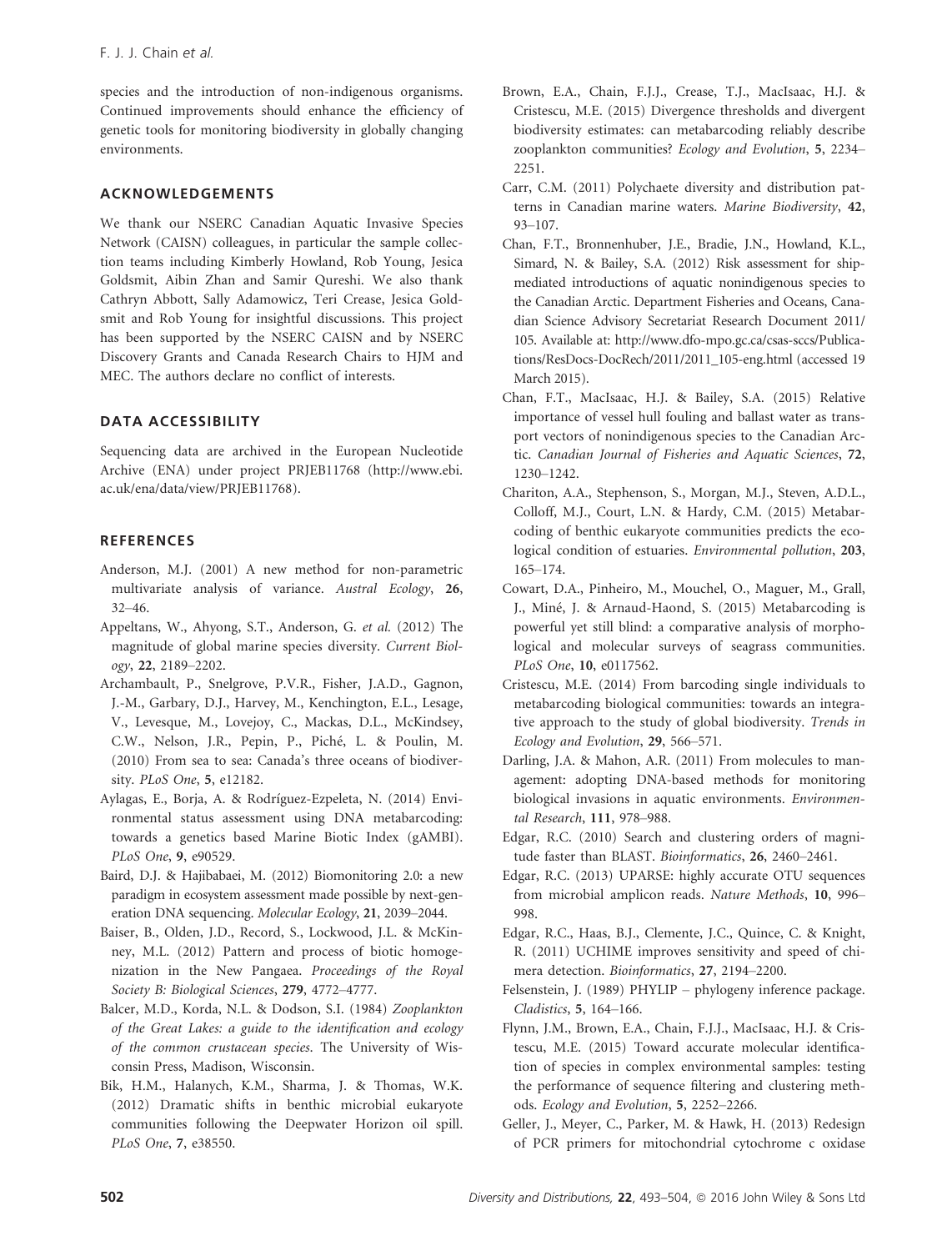subunit I for marine invertebrates and application in all-taxa biotic surveys. Molecular Ecology Resources, 13, 851–861.

- Goldsmit, J., Howland, K.L. & Archambault, P. (2014) Establishing a baseline for early detection of non-indigenous species in ports of the Canadian Arctic. Aquatic Invasions, 9, 327–342.
- Hebert, P.D.N., Cywinska, A., Ball, S.L. & deWaard, J.R. (2003) Biological identifications through DNA barcodes. Proceedings of the Royal Society B: Biological Sciences, 270, 313–321.
- Holland, B.S. (2000) Genetics of marine bioinvasions. Hydrobiologia, 420, 63–71.
- Hsieh, T.C., Ma, K.H. & Chao, A. (2013) iNEXT: An R package for interpolation and extrapolation in measuring species diversity. Available at: [http://chao.stat.nthu.edu.tw/](http://chao.stat.nthu.edu.tw/blog/software-download/inext-r-package) [blog/software-download/inext-r-package](http://chao.stat.nthu.edu.tw/blog/software-download/inext-r-package) (accessed 3 July 2014).
- Hudson, P.L. & Lesko, L.T. (2003) Free-living and Parasitic Copepods of the Laurentian Great Lakes: Keys and Details on Individual Species. Available at: [http://www.glsc.usgs.](http://www.glsc.usgs.gov/greatlakescopepods/default.php) [gov/greatlakescopepods/default.php](http://www.glsc.usgs.gov/greatlakescopepods/default.php) (accessed 29 March 2015).
- Katoh, K. & Standley, D.M. (2013) MAFFT multiple sequence alignment software version 7: improvements in performance and usability. Molecular Biology and Evolution, 30, 772–780.
- Leray, M. & Knowlton, N. (2015) DNA barcoding and metabarcoding of standardized samples reveal patterns of marine benthic diversity. Proceedings of the National Academy of Sciences of the USA, 112, 2076–2081.
- Lindeque, P.K., Parry, H.E., Harmer, R.A., Somerfield, P.J. & Atkinson, A. (2013) Next generation sequencing reveals the hidden diversity of zooplankton assemblages. PLoS One, 8, e81327.
- Link, H., Archambault, P., Tamelander, T., Renaud, P.E. & Piepenburg, D. (2011) Spring-to-summer changes and regional variability of benthic processes in the western Canadian Arctic. Polar Biology, 34, 2025–2038.
- Lobo, J., Costa, P.M., Teixeira, M.A.L., Ferreira, M.S.G., Costa, M.H. & Costa, F.O. (2013) Enhanced primers for amplification of DNA barcodes from a broad range of marine metazoans. BMC Ecology, 13, 34.
- Miller, A.W. & Ruiz, G.M. (2014) Arctic shipping and marine invaders. Nature Climate Change, 4, 413–416.
- Mooney, H.A. & Cleland, E.E. (2001) The evolutionary impact of invasive species. Proceedings of the National Academy of Sciences of the USA, 98, 5446–5451.
- Oksanen, J., Blanchet, F.G., Kindt, R., Legendre, P., Minchin, P.R., O'Hara, R.B., Simpson, G.L., Solymos, P., Stevens, M.H. & Wagner, H. (2015) vegan: Community Ecology Package. Available at: [http://CRAN.R-project.org/package=](http://CRAN.R-project.org/package=vegan) [vegan](http://CRAN.R-project.org/package=vegan) (accessed 22 March 2015).
- Ondov, B.D., Bergman, N.H. & Phillippy, A.M. (2011) Interactive metagenomic visualization in a Web browser. BMC Bioinformatics, <sup>12</sup>, 385.
- Pompanon, F., Deagle, B.E., Symondson, W.O.C., Brown, D.S., Jarman, S.N. & Taberlet, P. (2012) Who is eating

what: diet assessment using next generation sequencing. Molecular Ecology, 21, 1931–1950.

- Porazinska, D.L., Sung, W., Giblin-Davis, R.M. & Thomas, W.K. (2010) Reproducibility of read numbers in highthroughput sequencing analysis of nematode community composition and structure. Molecular Ecology Resources, 10, 666–676.
- Price, M.N., Dehal, P.S. & Arkin, A.P. (2010) FastTree 2 approximately maximum-likelihood trees for large alignments. PLoS One, 5, e9490.
- Pruesse, E., Quast, C., Knittel, K., Fuchs, B.M., Ludwig, W., Peplies, J. & Glöckner, F.O. (2007) SILVA: a comprehensive online resource for quality checked and aligned ribosomal RNA sequence data compatible with ARB. Nucleic Acids Research, 35, 7188–7196.
- R Development Core Team (2015) R: A language and environment for statistical computing. R Foundation for Statistical Computing, Vienna, Austria.
- Radulovici, A.E., Archambault, P. & Dufresne, F. (2010) DNA barcodes for marine biodiversity: moving fast forward? Diversity, 2, 450–472.
- Schloss, P.D. & Westcott, S.L. (2011) Assessing and improving methods used in operational taxonomic unit-based approaches for 16S rRNA gene sequence analysis. Applied and Environmental Microbiology, 77, 3219–3226.
- Smith, L.C. & Stephenson, S.R. (2013) New Trans-Arctic shipping routes navigable by midcentury. Proceedings of the National Academy of Sciences of the USA, 110, E1191– E1195.
- Taberlet, P., Coissac, E., Hajibabaei, M. & Rieseberg, L.H. (2012) Environmental DNA. Molecular Ecology, 21, 1789– 1793.
- Urban, M.C. (2015) Climate change. Accelerating extinction risk from climate change. Science, 348, 571–573.
- VanderZwaag, D.L., Hutchings, J.A., Jennings, S. & Peterman, R.M. (2012) Climate change, fisheries, and aquaculture: trends and consequences for Canadian marine biodiversity. Environmental Reviews, 20, 312–352.
- Vermeij, G.J. & Roopnarine, P.D. (2008) The coming Arctic invasion. Science, <sup>321</sup>, 780–781.
- Warwick, R.M. & Clarke, K.R. (1995) New "biodiversity" measures reveal a decrease in taxonomic distinctness with increasing stress. Marine Ecology Progress Series, 129, 301– 305.
- Wickham, H. (2009) ggplot2. Springer New York. Available at:<http://ggplot2.org/> (accessed 16 June 2014).
- WoRMS Editorial Board (2015) World Register of Marine Species. Available at:<http://www.marinespecies.org> at VLIZ (accessed 20 May 2015).
- Yu, D.W., Ji, Y., Emerson, B.C., Wang, X., Ye, C., Yang, C. & Ding, Z. (2012) Biodiversity soup: metabarcoding of arthropods for rapid biodiversity assessment and biomonitoring. Methods in Ecology and Evolution, 3, 613–623.
- Zhan, A., Bailey, S.A., Heath, D.D. & MacIsaac, H.J. (2014) Performance comparison of genetic markers for highthroughput sequencing-based biodiversity assessment in